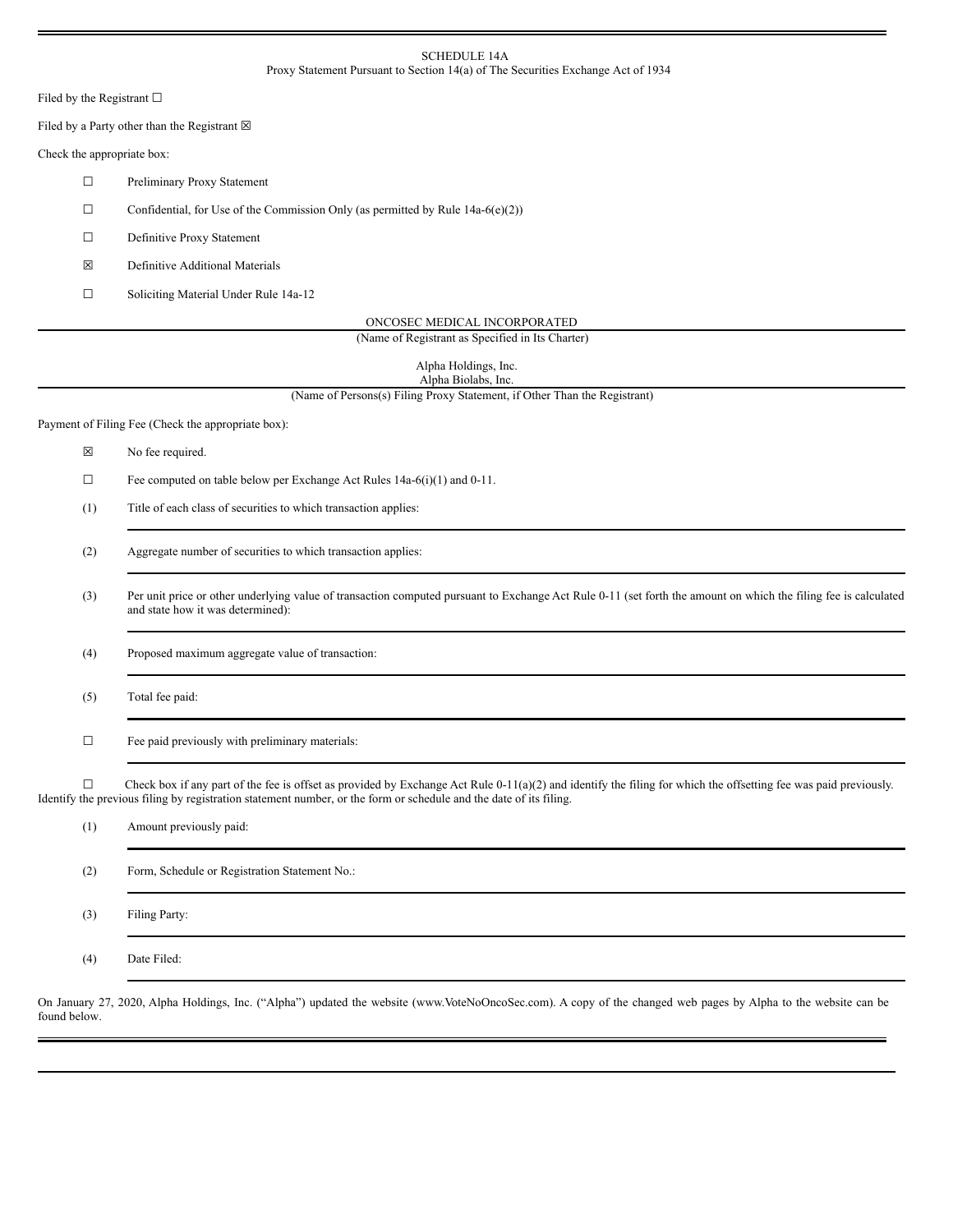

### Alpha Holdings Opposes the China Grand Takeover of OncoSec

Urges Fellow Shareholders to Vote on the BLUE Proxy Card AGAINST the Takeover Proposal at OncoSec's Special Meeting on February 7, 2020

### **WARNING TO ONCOSEC SHAREHOLDERS: ANY VOTE ON THE WHITE CARD HELPS** THE CHINA GRAND TAKEOVER

If you oppose the China Grand Takeover, YOU MUST VOTE ON THE BLUE CARD. EVEN A VOTE "AGAINST" ON THE WHITE CARD HELPS THE CHINA

- . The most important thing you can do right now is to VOTE ON THE BLUE PROXY CARD "AGAINST" the China Grand Takeover Proposal.
- . DO NOT VOTE ON THE WHITE PROXY CARD. Simply discard any WHITE proxy card you may receive from OncoSee
- MUST SWITCH TO THE BLUE PROXY CARD.
- 

Alpha Holdings believes that the China Grand takeover should be prevented and has delivered a binding term sheet to the Board of Directors of OncoSec containing a detailed alternative proposal for their consideration.

The proposal represents an additional \$9.3 million of value compared with the \$30 million takeover offer from China Grand, along with the opportunity for stockholders to receive a cash premium for 35% of OncoSec shares through a tender offer of \$2.50 per share.

Alpha believes the key terms of its proposed financing are significantly more favorable to OncoSec and its stockholders than those offered by China Grand.

**READ MORE** 

# **Alpha Holdings' offer:**



**PROVIDES MORE OVERALL MONETARY VALUE** 



**REQUIRES ONCOSEC TO TAKE CERTAIN ACTIONS** 



in

REMOVES ONEROUS ASPECTS OF **CHINA GRAND TAKEOVER**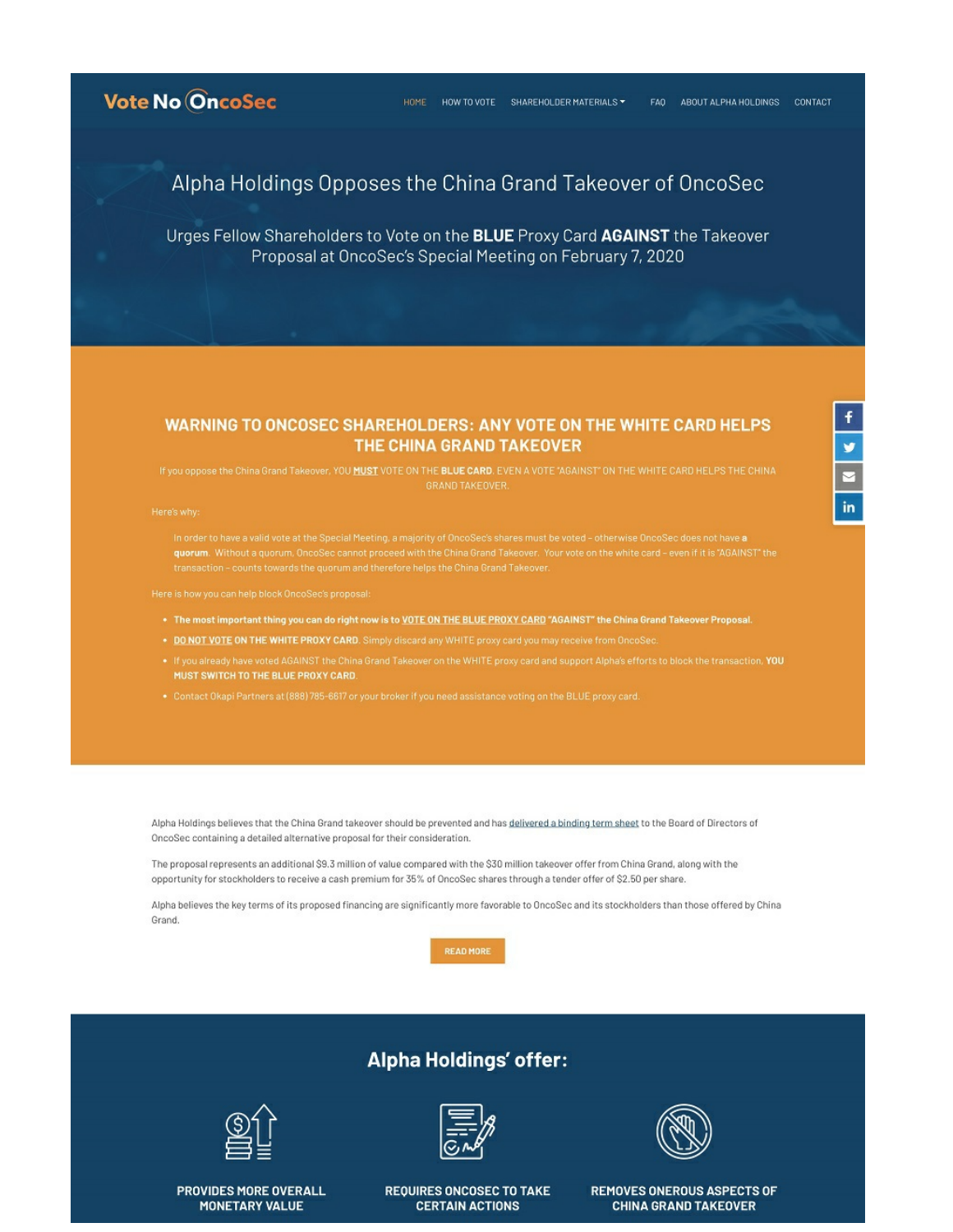| <b>READ MORE</b>                                                                                                                                             | <b>READ MORE</b> |  | <b>READ MORE</b>                                      |                   |  |  |  |
|--------------------------------------------------------------------------------------------------------------------------------------------------------------|------------------|--|-------------------------------------------------------|-------------------|--|--|--|
| <b>VOTE NO ON CHINA GRAND</b>                                                                                                                                |                  |  |                                                       |                   |  |  |  |
| Receive Updates<br>Email Address *                                                                                                                           |                  |  | Share Feedback<br><b>CLICK HERE TO SHARE FEEDBACK</b> |                   |  |  |  |
| Information submitted through this form will be stored on<br>this website *<br>I consent to my information being stored on this<br>website.<br><b>SUBMIT</b> |                  |  |                                                       |                   |  |  |  |
| C ALPHA HOLDINGS, INC. 2019                                                                                                                                  | Vote No OncoSec  |  |                                                       | <b>DISCLAIMER</b> |  |  |  |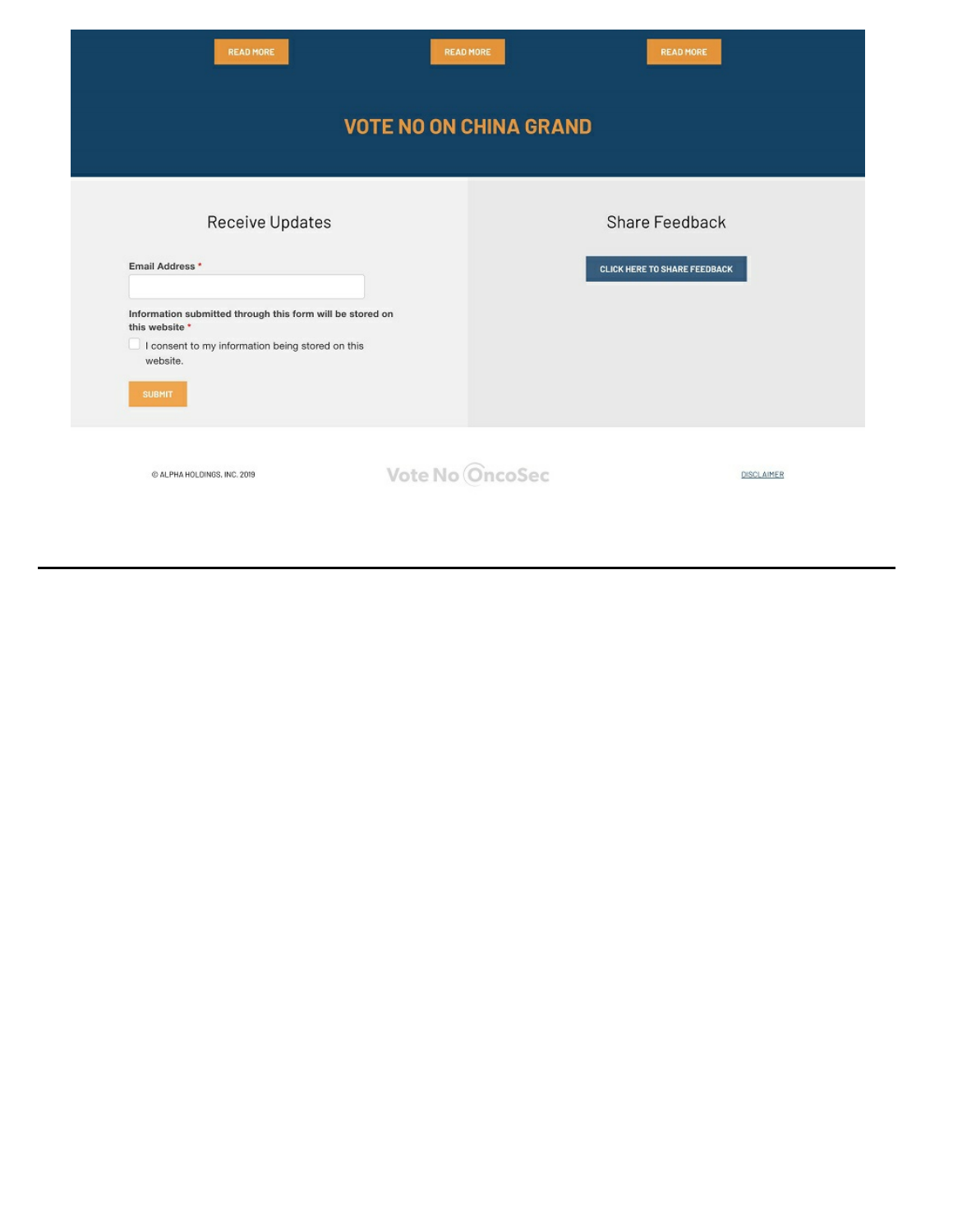## **Vote No OncoSec**

#### HOME HOW TO VOTE SHAREHOLDER MATERIALS \* FAQ ABOUT ALPHA HOLDINGS CONTACT

### **Press Releases**

1/27/2020 Alpha Holdings Renews Superior, \$39.3 Million Offer to OncoSec

1/17/2020

Alpha Holdings Comments on OncoSec's Failure to Consider Superior Financing Proposal

01/15/2020

Alpha Holdings Sends Open Letter to OncoSec Stockholders Answering Ouestions on Proposed Financing

01/14/2020

Alpha Holdings Makes Superior, \$39.3 Million Offer to OncoSec

01/07/2020

Alpha Holdings Urges OncoSec Stockholders to Vote Against China Grand Takeover On Blue Proxy Card

12/30/2019

Alpha Holdings Highlights Benefits of Its Alternate Financing Proposal for OncoSec

12/26/2019 Alpha Holdings Comments on ISS Report

12/20/2019

Alpha Holdings Proposes \$30 Million in Alternate Financing for OncoSec

12/18/2019

Alpha Holdings Files Shareholder Presentation on Opposition to Proposed China Grand Takeover of OncoSec

12/17/2019

Alpha Holdings Sends Open Letter to OncoSec Stockholders

12/06/2019

Ninha Holdings Lisson Deno Reno Stankholders to Vote Anainst Phina Grand Takeover Pronosal at Sneoial Meeting of Stockholders

| f |
|---|
|   |
|   |
|   |